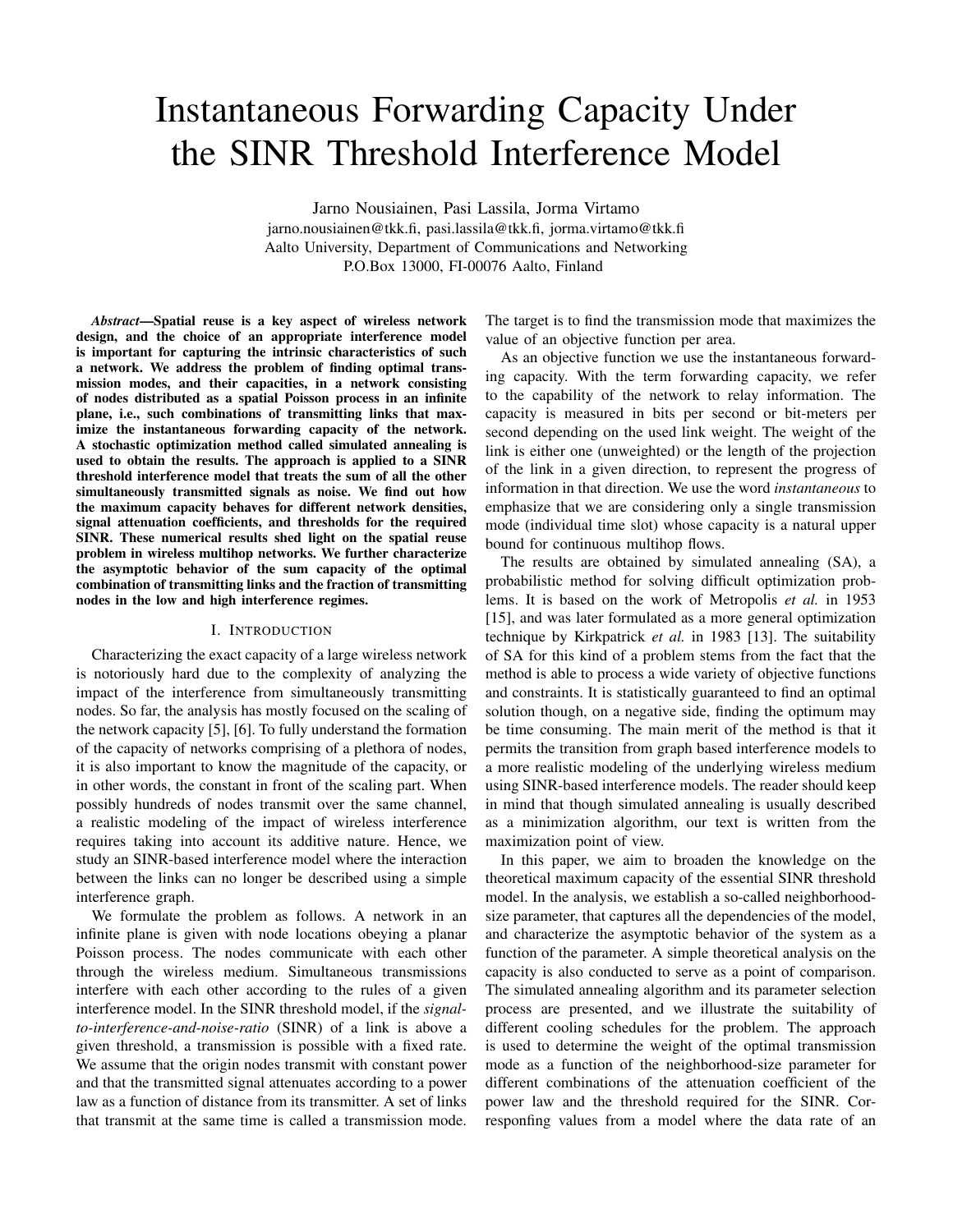active link is determined using Shannon's formula are given as a point of comparison. The results are the most accurate ones available for the SINR threshold model thus far. The methodology extends the knowledge of the behavior of the theoretical maximum capacity of large-scale wireless networks and supports the known asymptotic scaling characteristics when the number of nodes approaches infinity. It can be used to compare the performance of more practical implementations to the optimal transmission configurations that offer the upper bound of the capacity.

The remainder of this paper is organized as follows. In Section II, we present the related work. Section III describes the network model and the associated objective functions whose behavior is analyzed in Section IV. In Section V, we outline the main principle of the SA method, while Section VI is dedicated to some implementation aspects and to the effects of the choice of simulation parameters. The numerical results are presented in Section VII. We conclude with some closing remarks in Section VIII.

## II. RELATED WORK

The question of optimal transmission modes appears in wireless networking, e.g., in the context of large scale sensor networks of the future. An extensive network is often modeled as a *massively dense* network [4], [8], [10], [12] that from a single node's perspective appears as an infinite network of randomly placed wireless nodes (*extended* network). The solution of a maximum weight transmission mode problem gives the maximum *instantaneous* forwarding capacity in the neighborhood of the considered node, which in turn sets an upper bound for the local sustainable mean forwarding capacity, i.e., the average rate at which information can be "moved" in a given direction [17], [19]. Note that the maximum weight independent set cannot be used repeatedly for forwarding traffic because it consists of independent, isolated links that do not form a connected network. The concept is similar to density of progress, see [1], [21]. Results like these yield useful information about the achievable gains from utilizing optimal global coordination in multihop communications, and thus they complement the well-known scaling results for the capacity of multihop networks, see [5], [6]. The maximum weight independent set problem is also related to the challenging global optimization phase of the original maximum weight scheduling algorithm [22] and its distributed variants [11] and [16].

We consider the maximum weight independent set problem assuming that interference between the links is represented by the SINR threshold model. The SINR-based interference models are of interest as an inapt interference model can lead to unjustified structural decision as there are qualitative differences in the predictions of different interference models [9]. Furthermore, an experimental comparison study [14] shows the accuracy of SINR-based interference in reallife applications. The significance of the interference model selection has been discussed widely in the literature (see [3] for a survey).

In this paper, we extend the work of [20] and further develop stochastic optimization algorithms based on simulated annealing for tackling the maximum weight independent set problem, which essentially corresponds to determining the maximal spatial reuse. Our objective is to determine the total weight of the maximum weight transmission mode per unit area (or node) in an infinitely large wireless network as a function of an appropriately defined neighborhood-size parameter using the much used and in practice relevant SINR threshold model. More specifically, comparing with [20], which focused on a model where the link weights were given by the Shannon capacity of the link, (i) we derive for the threshold model a new analytical model of the capacity, (ii) we analyze the impact of the cooling strategies and show the robustness of the used linear strategy and (iii) we produce numerical results on the forwarding capacity as a function of the various parameters. These numerical results are unknown in the literature, as far as we know, and also enable a comparison between the SINR threshold model and our previous results on the Shannon capacity-based model.

#### III. NETWORK MODEL

The network consists of nodes,  $v \in V$ , distributed randomly over a plane according to a spatial Poisson point process with density  $n$ . Each node has one transceiver and can thus participate in only one transmission at any time. A pair of nodes, a transmitter and a receiver, may according to the rules of the interference model form a directed link  $l \in \mathcal{L}$ . Link l has a weight,  $w_l$ , that is either

- one (unweighted) or
- $\bullet$  the x-progress of the link (length of the projection of the link onto the  $x$ -axis)

Note that  $x$ -axis represents an arbitrary direction, the direction in which the information is moved. Links that can successfully transmit at the same time form a transmission mode  $m \in \mathcal{M}$ .

## *A. SINR threshold model*

We assume that all the nodes transmit with the same constant power  $P_0$ . The attenuation factor between the transmitter of link  $l$  and the receiver of link  $l'$  is assumed to follow power law

$$
g(l, l') = \left(\frac{|t_l - r_{l'}|}{\rho_0}\right)^{-\alpha},\tag{1}
$$

where  $\rho_0$  is a reference distance, and  $\alpha$  is a given attenuation coefficient.

Under the SINR interference model, there exists a link  $l =$  $(u, v) \in \mathcal{L}$ ,  $u, v \in \mathcal{V}$  if the signal to interference and noise ratio (SINR) is greater than or equal to a given threshold,  $\theta$ . The SINR at  $r_l$  for link l in transmission mode m is

$$
SINR(r_l, m) = \frac{P_0 \cdot g(l, l)}{\sum_{l' \in m \setminus \{l\}} P_0 \cdot g(l', l) + \sigma^2},
$$
 (2)

where  $\sigma^2$  is the thermal noise power. The spectral efficiency of links with SINR $(r_l, m) \geq \theta$  is assumed constant irrespective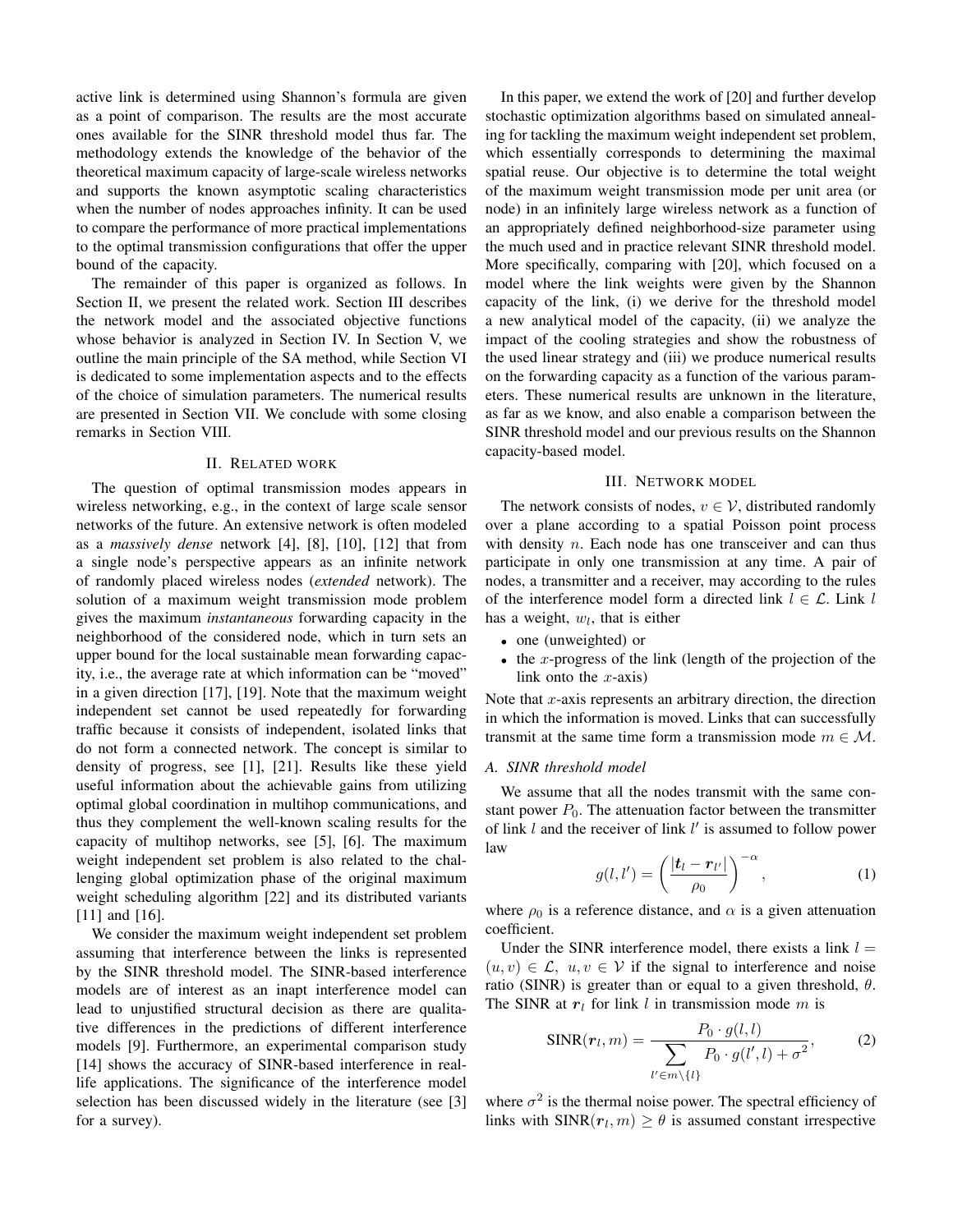

Fig. 1: The areas where a reception is possible for three transmitters (dots) under the Boolean interference model (dashed lines) and the SINR threshold model with threshold 1 (outermost solid lines). The inner solid lines are contours for SINR values 7 and 31.

of the SINR,

$$
R_l(m) = R(\theta) = \log_2(1+\theta),\tag{3}
$$

i.e., the spectral efficiency at the threshold according to Shannon's formula.

As the attenuation coefficient  $\alpha$  and the threshold  $\theta$  (and possibly also the thermal noise power,  $\sigma^2$ ) are given constants, we can define a length unit

$$
\rho(P_0) = \rho_0 \sqrt[\alpha]{P_0/\theta \sigma^2},\tag{4}
$$

that is, the maximum distance at which a reception is possible if there are no competing transmissions (zero interference).

The difference between the SINR threshold model and the Boolean interference model in an example scenario with three active transmitters is illustrated in Figure 1. The areas where a reception is possible from each of the transmitters are drawn in the figure. Under the simple Boolean interference model, a node is able to receive a transmission if it is inside the (fixed) transmission radius of only one active node. The main difference between the SINR interference model and the Boolean interference model is that, although the border of the reception area approaches the one of the Boolean interference model when  $\alpha$  grows, the SINR interference model is more realistic in always allowing a reception near the transmitter.

#### *B. Objectives*

Our goal is to find the instantaneous forwarding capacity, i.e, the maximum capacity of a transmission mode per unit area,  $I$ , as a function of the system parameters. The capacity is measured either in bits per second (link weight one) or bit-meters per second (weighted by x-progress). The link weights one (unweighted) and the  $x$ -progress of the link (length of the projection of the link onto the  $x$ -axis) are denoted by subindices 1 and x in the context of  $\hat{I}$  [1/m/s] (and its dimensionless counterpart  $u$  introduced next), while subindex ∗ refers to either of the weights.

According to the Buckingham  $\pi$  theorem [2], any physically meaningful equation is equivalent to another equation involving all<sup>1</sup> the independent dimensionless parameters that can be constructed from the original variables. In our case, in addition to  $I$ , only one independent parameter can be formed, and hence  $\hat{I}$  can be expressed in terms of it. The most natural choice for this dimensionless parameter is

$$
\nu(n,\rho) = \pi n \rho^2,\tag{5}
$$

which has the interpretation as the mean neighborhood size. All unknown functions of the system parameters can be reduced to functions of this single variable.

Depending on the definition of the link weight,  $\hat{I}^{\alpha,\theta}(\nu)$  can be expressed as

$$
\hat{I}_1^{\alpha,\theta}(\nu) = C_0 n u_1^{\alpha,\theta}(\nu(n,\rho)), \text{ or }
$$
 (6)

$$
\mathbf{I}_{x}^{\alpha,\theta}(\nu) = C_0 \sqrt{n} u_x^{\alpha,\theta}(\nu(n,\rho)),\tag{7}
$$

where  $C_0$  denotes the bandwidth [Hz], and  $u_1^{\alpha,\theta}(\nu)$  and  $u_x^{\alpha,\theta}(\nu)$  are dimensionless functions of the independent dimensionless parameter  $\nu$ . Note that functions  $u_*^{\alpha,\theta}(\nu)$  are different for different values of  $\alpha$  and  $\theta$ .

## IV. ANALYSIS

In order to gain a better understanding of how the dimensionless functions  $u_*^{\alpha,\theta}(\nu)$  behave, it is useful to consider them analytically. The asymptotic analysis studies the performance in small densities,  $\nu \ll 1$ , and in high densities,  $\nu \gg 1$ . See [18], [20] for other interference models. With a simple analytical model, we study if or when it is possible to reproduce the results of the well-chosen transmission modes with a naive model.

## *A. Asymptotic characterization*

Let us rewrite (2) as follows,

SINR
$$
(r_l, m) = \frac{\bar{g}(l, l) \nu^{\alpha/2}}{\sum_{l' \in m \setminus \{l\}} \bar{g}(l', l) \nu^{\alpha/2} + 1},
$$
 (8)

where  $\bar{q}$  is the dimensionless function

$$
\bar{g}(l,l') = \left(\sqrt{\pi n} |t_l - r_{l'}|\right)^{-\alpha}.
$$
 (9)

An important observation is that, because of insertion of the An important observation is that, because of insertion of the factor  $\sqrt{\pi n}$ , for any realization of the spatial Poisson process

<sup>&</sup>lt;sup>1</sup>If there are  $a$  physical variables that are expressed in terms of  $b$  independent physical units, the number of dimensionless parameters is  $a - b$ .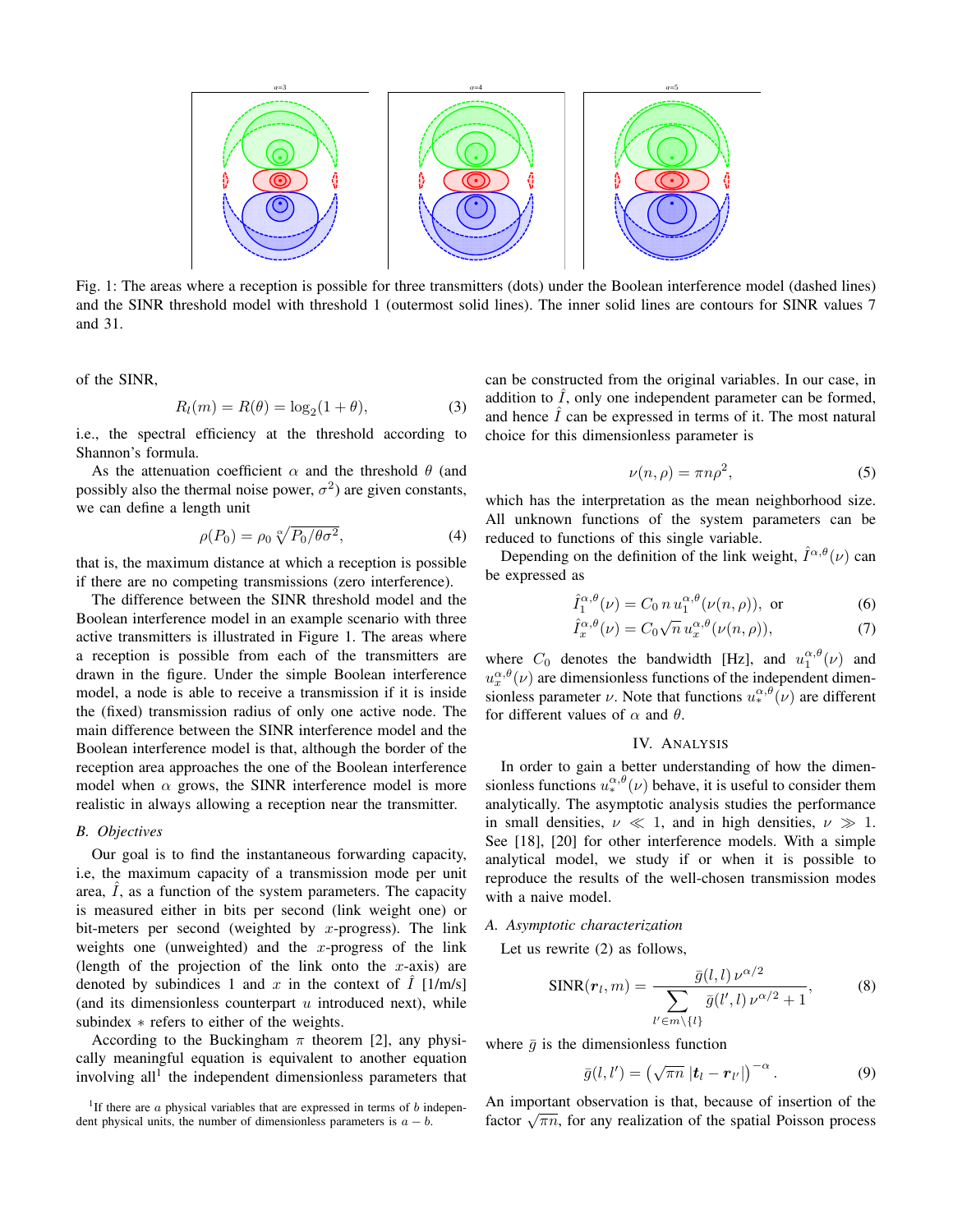the function  $\bar{q}(l, l)$  is independent of the scale. That is, if all the distances are stretched or contracted by some factor, the value of  $\bar{g}(l, l')$  remains unchanged for any pair of links  $\{l, l'\}$ . Thus, the dependence on the density is fully incorporated in the factors  $\nu^{\alpha/2}$  in (8). Since this factor controls the ratio of the two terms in the denominator, the low and high density limits may equivalently be called the *noise-limited* and *interferencelimited* cases, respectively.

Curves  $u_*^{\alpha,\theta}(\nu)$  defined in (6) and (7) are increasing functions of  $\nu$ . This stems from the fact that  $\text{SINR}(r_l, m)$  of (8) is an increasing function of  $\nu$ . The total capacity of any transmission mode  $m$  is constant, but the maximizing mode, and thus the maximum capacity, may change as  $\nu$  increases and makes more transmission modes feasible.

Let us now consider the interference-limited case  $\nu \gg 1$ . In this case, the one in the denominator of (8) may be neglected, whence the factors  $\nu^{\alpha/2}$  cancel out. Therefore, provided that  $\nu$ is large enough, the problem becomes completely scale-free, independent of  $\nu$ . No matter how the scale is stretched or contracted, it is always the same mode of active links that realizes the optimum.

Next we turn our attention to the noise-limited case  $\nu \ll 1$ . Now, the interference term in the denominator of (8) may be neglected, whence the  $\text{SINR}(r_l,m)$  reduces to the numerator of the expression on the right hand side. Without interference, reception is possible anywhere in the transmission region, and a higher SINR threshold  $\theta$  directly leads to better spectral efficiency (3) as the system is studied as a function of  $\nu$ , given by  $(5)$ .

Under a reasonable assumption that  $\theta > 1$ , a reception is only possible from the closest transmitting node. Now, strong attenuation (large  $\alpha$ ) increases the capacity independent of  $\nu$ . As  $\alpha$  tends to infinity, the interference is dominated by the interfering transmitter closest to the receiver of the link (or the noise if there are no interfering transmitters within the distance of  $\rho$ ) that is still farther than the transmitter of the link. Hence, the SINR (8) tends to infinity as  $\alpha \to \infty$ . The effect is stronger when  $\nu$  is large, and there are more competing transmissions.

## *B. Simple model for the unweighted case*

Here we consider the unweighted case and derive a rough approximation for the dimensionless capacity  $u_1^{\alpha,\theta}(\nu)$ . Without loss of generality, we consider a Poisson process with intensity  $n = 1$ ,  $\rho_0 = 1$  and  $\sigma^2 = 1$ , and study the dimensionless capacity as a function of the power  $P_0$ , which corresponds to a specific value of  $\nu$ . Two modeling assumptions are made. First, we assume that every node is able to form a link with its nearest neighbor without conflicts, and that links are indeed formed starting from the nearest pair of nodes up to a node pair at the maximum distance  $\hat{r}$  from each other. Then, the fraction  $F(\hat{r}) = 1 - e^{-\pi \hat{r}^2}$  of nodes is used to form links, and the density of transmitters is  $F(\hat{r})/2$ . Second, the interference power to a receiver with its nearest neighbor at distance  $r$ , coming completely from transmitters farther than  $r$  from the



Fig. 2: The dimensionless capacity in the unweighted case as a function of  $\nu$  for  $(\alpha, \theta)$ -pairs (3,1), (4,1) and (3,7).

receiver, is represented by its expectation,

$$
I(r) = \frac{F(\hat{r})}{2} \int_r^{\infty} P_0 s^{-\alpha} 2\pi s \, ds = \frac{P_0 \pi r^{2-\alpha}}{\alpha - 2} (1 - e^{-\pi \hat{r}^2}).
$$

It is easy to reason that it is advantageous to increase  $\hat{r}$  up to the point where the receiver of a link of this maximum length experiences a SINR equaling the threshold value  $\theta$ . Thus,  $\hat{r}$  is determined from the equation

$$
P_0\,\hat{r}^{-\alpha} = \theta\,(I(\hat{r}) + 1),
$$

and the dimensionless capacity is  $(F(\hat{r})/2) \log_2(1+\theta)$ . In Figure 2, we illustrate  $u_1^{\alpha,\theta}(\nu)$  as a function of  $\nu$  for  $(\alpha,\theta)$ pairs  $(3,1)$ ,  $(4,1)$  and  $(3,7)$ . As will be seen later, in spite of the heuristic nature of the model, these estimates are surprisingly accurate for the cases with  $\theta = 1$ . However, as soon as  $\theta$ becomes larger the model underestimates the capacity, as the example with  $\theta = 7$  shows. In order to obtain more precise results, we next develop a technique based on simulated annealing that correctly captures the spatial dependencies of the active links.

#### V. SIMULATED ANNEALING

In order to determine the instantaneous forwarding capacity of a large network (that represents the entire plane), we want to find the transmission mode that maximizes the capacity per unit area. This is done using simulated annealing (SA). Simulated annealing is a probabilistic method for solving difficult optimization problems applicable for finding the maximum of a target function that may have multiple local maxima. It is based on the work of Metropolis *et al.* in 1953 [15], and was later formulated as a more general optimization technique by Kirkpatrick *et al.* in 1983 [13]. The strength of SA is in its ability to process a wide variety of objective functions and constraints.

The idea of the method comes from the physical process of annealing, where a material cooled slowly enough approaches the ground state of the system, i.e., the state with minimum energy (maximum of the negative energy). As the name indicates, SA tries to simulate this kind of process. In this method, the current solution is randomly moved to a "neighboring" solution with a probability that depends on the height of the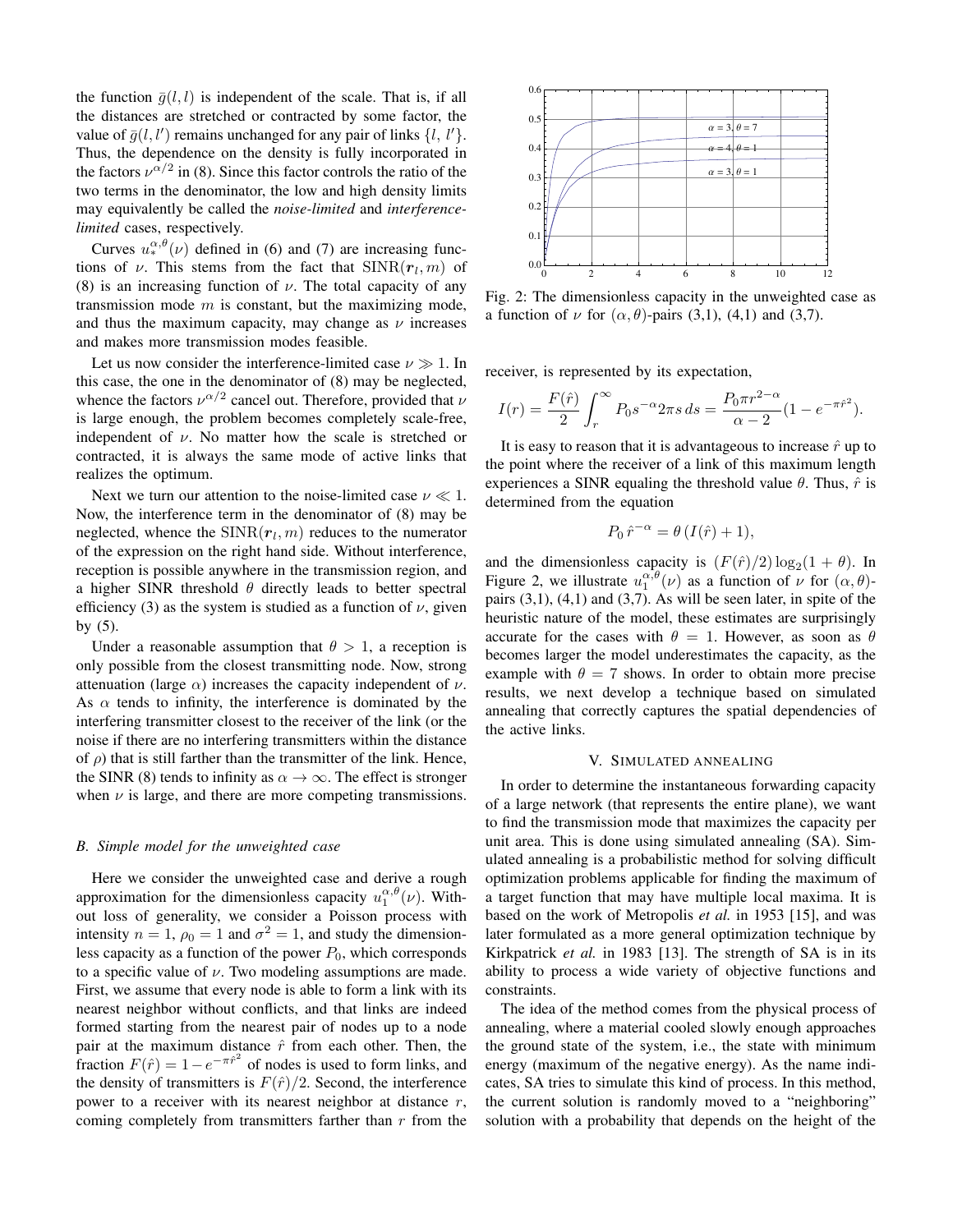ascent/descent and a parameter called *temperature*. By allowing the algorithm to move to a worse solution, it is possible to avoid being stuck at local optima. When the temperature parameter is properly modified during the optimization, the algorithm also eventually reaches the optimal solution.

The SA algorithm uses the following elements in its operation (physical analogues in parentheses):

- 1) A finite set of possible states.
- 2) A real-valued target function (energy) that defines the set of optimal states.
- 3) A set of neighboring states for each state and the rule for randomly choosing the next state from the neighbors of the current state.
- 4) A cooling schedule (temperature) that "freezes" the probability distribution of the states to the set of optimal states over time.

Also required are the initial state and the termination condition. In our case, the set of transmission modes forms the state space of the system. The order of the states is determined by the weight of the transmission mode  $w(m)$ , and neighboring states are those transmission modes that differ only by one link.

Let us consider a Markov chain with the state space composed of the different transmission modes and with the steady-state distribution

$$
\pi(m) \sim \exp\{w(m)/T\},\tag{10}
$$

where  $T$  is a constant. When  $T$  is small, the probability mass is concentrated to the maximum we are interested in,

$$
m^* = \underset{m \in \mathcal{M}}{\arg \max} w(m). \tag{11}
$$

The time needed for the Markov chain to reach the steadystate with small  $T$  can, depending on the heights of the local maxima, be inordinate. The idea of simulated annealing is to avoid this problem by slowly decreasing the temperature T. Even then, the cooling schedule has to be slow enough for the system to avoid being quenched in a local extremum [7].

#### *A. Algorithm*

A Markov chain  $M_{\tau}$  with state space M is formed, and the steady-state probability of a transmission mode  $m$  is chosen to be

$$
\pi(m) = \frac{e^{w(m)/T}}{\sum_{m' \in \mathcal{M}} e^{w(m')/T}},\tag{12}
$$

where  $T$ , i.e, the temperature, is a positive parameter and  $w(m)$  is the weight of transmission mode m equal to

$$
w(m) = \sum_{l \in m} w_l R_l(m), \qquad (13)
$$

where  $w_l$  is the weight of link l, and the spectral efficiency,  $R_l(m)$ , under the Boolean interference model is one. As mentioned, we study three different link weights

$$
w_l = \begin{cases} 1, & \text{unweighted} \\ |[\boldsymbol{t}_l]_1 - [\boldsymbol{r}_l]_1|/\rho_0, & x\text{-progress.} \end{cases} \tag{14}
$$

When  $T$  is small, the probability of the transmission mode with the highest capacity is close to one.

To assure the required steady-state distribution, the transition probabilities,  $p(m', m)$ , are chosen so that  $\pi$  shows detailed balance, i.e.,  $p(m', m)\pi(m') = p(m, m')\pi(m)$ . This is achieved using a proposal distribution  $q(m', m)$  along with an acceptance/rejection procedure. The proposal distribution  $q(m', m)$  gives the probability that transmission mode m is the candidate to be selected as the next transmission mode when the current transmission mode is  $m'$ . When a proposal  $m$  with a higher capacity is accepted with probability 1, a transition to a lower capacity,  $w(m) < w(m')$ , is accepted with probability,  $r$ , that can be solved from the detailed balance equation,

$$
p(m', m)\pi(m') = p(m, m')\pi(m)
$$
  
\n
$$
\Leftrightarrow r \cdot q(m', m)\pi(m') = 1 \cdot q(m, m')\pi(m)
$$
  
\n
$$
\Leftrightarrow r = \frac{q(m, m')\pi(m)}{q(m', m)\pi(m')}
$$

and is rejected otherwise. Note that  $r$  is always defined since a transition from m' to m can only occur if both  $q(m', m)$ and  $\pi(m')$  are nonzero.

When the proposal  $m$  is obtained by randomly choosing a link,  $l \in \mathcal{L}$ , and adding it to m' if l is feasible and does not belong to  $m'$  and removing it from  $m'$  if it does, we have  $q(m', m) = q(m, m') = 1/|\mathcal{L}|$ , and

$$
r = e^{-(w(m') - w(m))/T}.
$$
 (15)

This equation is referred to as Metropolis (acceptance) criterion.

Markov chain  $M_{\tau}$  with known steady-state distribution is simulated to find transmission modes with near optimal capacity. As the temperature  $T$  is decreased, the samples come from a process that more and more heavily favors modes with a large capacity.

## VI. IMPLEMENTATION ASPECTS

In this section, we discuss implementation aspects of the simulated annealing algorithm and some considerations that need to be taken into account in setting up the simulations.

## *A. General parameters*

A key parameter of the simulated annealing algorithm is the temperature of the system. When the temperature parameter is properly modified during the optimization, the algorithm also eventually reaches the optimal solution. One way to properly modify the temperature is to use logarithmic cooling,  $T(t) =$  $c/\log(1+t)$ , where t is the time and c is a constant that needs to be large enough [7].

In order to avoid being stuck at local optima, the initial temperature, that depends on c, needs to be large enough. On the other hand, in order to find the true optimum, the simulation time has to be long. That is, the temperature at the end of the simulation needs to be very small. Using the logarithmic cooling schedule this might take a long time (depending on  $c$ ).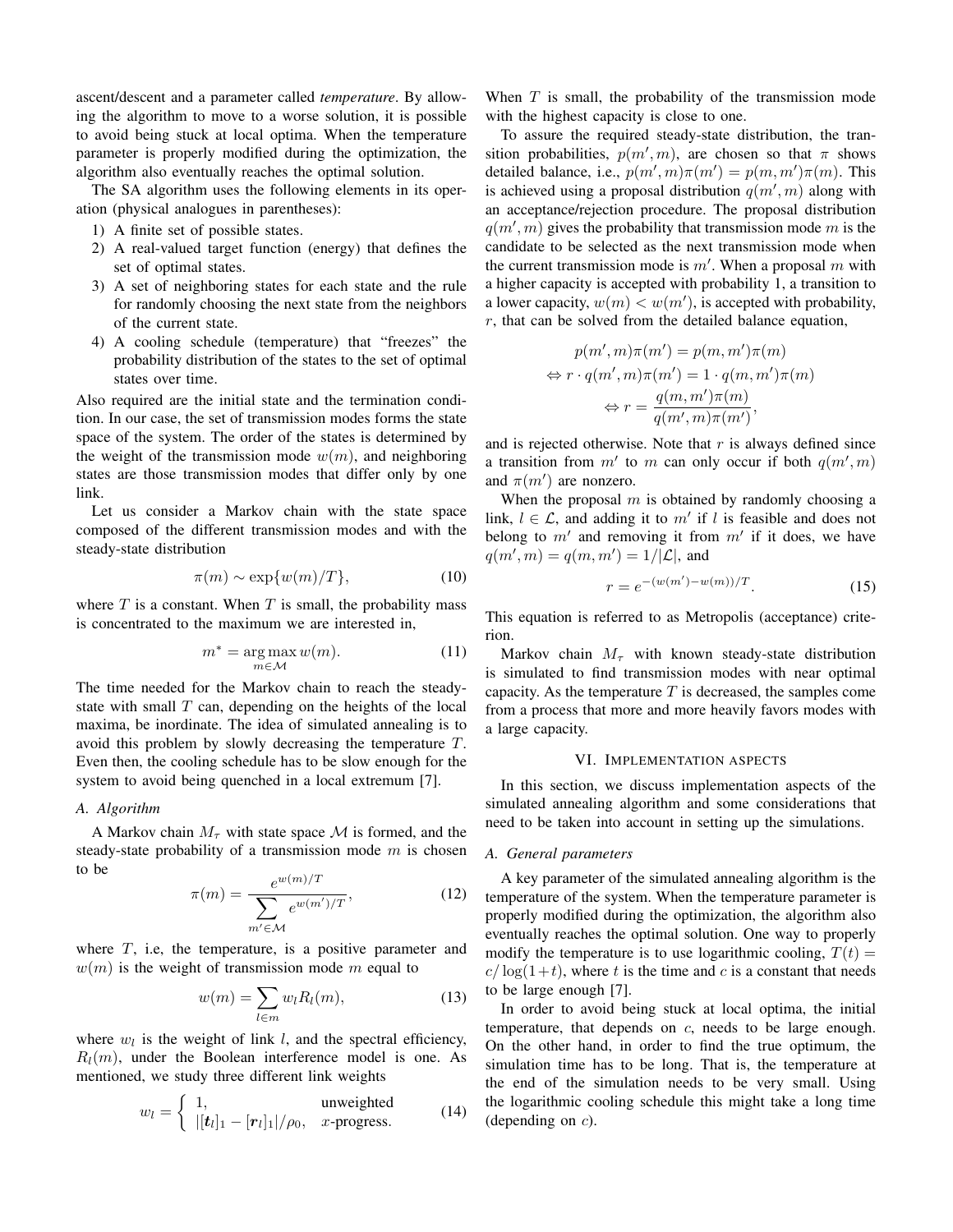A linear cooling schedule,  $T(t) = c/t$ , is faster than the logarithmic cooling schedule and is not guaranteed to "freeze" the process to the optimal state. However, by using a linear cooling schedule, it is easier to choose an initial temperature that is large enough for the process to explore the search space and still have a low end temperature that "freezes" the process to a good pseudo-optimal solution. This is a desired property especially when the simulation time is limited, and the discovery of the optimum cannot be guaranteed (even using logarithmic cooling).

Figure 3 illustrates the performance of the two cooling schedules, logarithmic and linear, as a function of the final temperature when the simulation time is fixed to one million steps. From the figure one can see that, though both schedules give nearly the same performance with correctly chosen  $c$ , that fixes the end temperature, the linear schedule is much less sensitive to the selection of the parameter. The larger error bars of the logarithmic schedule indicate that some simulation runs have been unable to escape local maxima and have thus resulted in much worse performance.



Fig. 3: The curves  $u_x^{\alpha,\theta}(T_{\text{end}})$  for the logarithmic and linear cooling schedules in a one million step simulation with parameters  $\alpha = 3$ ,  $\theta = 7$ ,  $\nu = 6$ .

It is to be noted that when the simulation time is limited, the simulated annealing algorithm cannot be guaranteed to find the optimal solution. Since both the initial and the end temperature are significant to the end result, the parameter selection is easier with a linear cooling schedule. Hence, we use a fixed simulation length and linear cooling, and the temperatures of the system form a harmonic sequence.

For the results to be generalizable to a plane, the simulated network needs to be large enough. To eliminate border effects, we identify the top and the bottom of the square and the circular edges of the formed cylinder to form a torus. Additionally, we allow an interfering signal to travel around the torus for a given number of rounds as explained in the next subsection. Figure 4 depicts the capacity  $u_x^{\alpha,\theta}$  as a function of the expected network size for  $\nu = 6$ . It shows that the difference in the capacity becomes negligible for network sizes greater than 600.



Fig. 4: The effect of the expected network size (number of nodes) on the network capacity in the simulations.

#### *B. Handling residual interference*

To estimate the amount of interference that is not covered by considering a network with a finite number of nodes, we do the following calculation. Let  $B = [0, \sqrt{A}] \times [0, \sqrt{A}]$  be a square of a plane with nodes placed according to a Poisson point process of density  $n$ . Now, the fraction of interference coming from outside a circle that can be fitted into  $B$  compared to the interference coming from outside a circle with a radius that equals the mean distance of a node to its nearest neighbor,  $1/2\sqrt{n}$ , is

$$
\frac{\int_{\sqrt{A}/2}^{\infty} z \, n \, r^{-\alpha} \, 2\pi r \, dr}{\int_{1/2\sqrt{n}}^{\infty} z \, n \, r^{-\alpha} \, 2\pi r \, dr} = \frac{1}{\sqrt{nA}} = \frac{1}{\sqrt{N}},\tag{16}
$$

where  $N$  is the total number of nodes in the simulation area and  $z$  is the fraction of transmitting nodes.

For example, if  $N = 600$ , less than 4 % of the interference is caused by nodes outside the square. We take such a residual interference approximately into account by letting an interfering signal to travel around the torus for a given number of rounds. Essentially, this is the same as adding copies of  $B$ around it in a network that has not been wrapped up to a torus (our implementation has  $201 \times 201$  squares). This way, we are able to accurately take into account most of the interference coming from outside B.

## VII. NUMERICAL RESULTS

This section presents the results for different combinations of  $\alpha$  and  $\theta$  that have been obtained using simulated annealing. The SA algorithm produces as a result the maximum weight of a transmission mode  $w(m)$  (13) for a finite network realization. When the reference distance is chosen suitably,  $\rho_0 = 1/\sqrt{n}$ , the dimensionless functions can be calculated simply as  $u^*(\nu) = w(m)/N$ , where N is the expected number of nodes in the network.

First, we consider the unweighted case. Figure 5 shows the curve  $u_1^{\alpha,\theta}(\nu)$  for different combinations of  $\alpha$  and  $\theta$ . The results are averages over 10 network realizations with the mean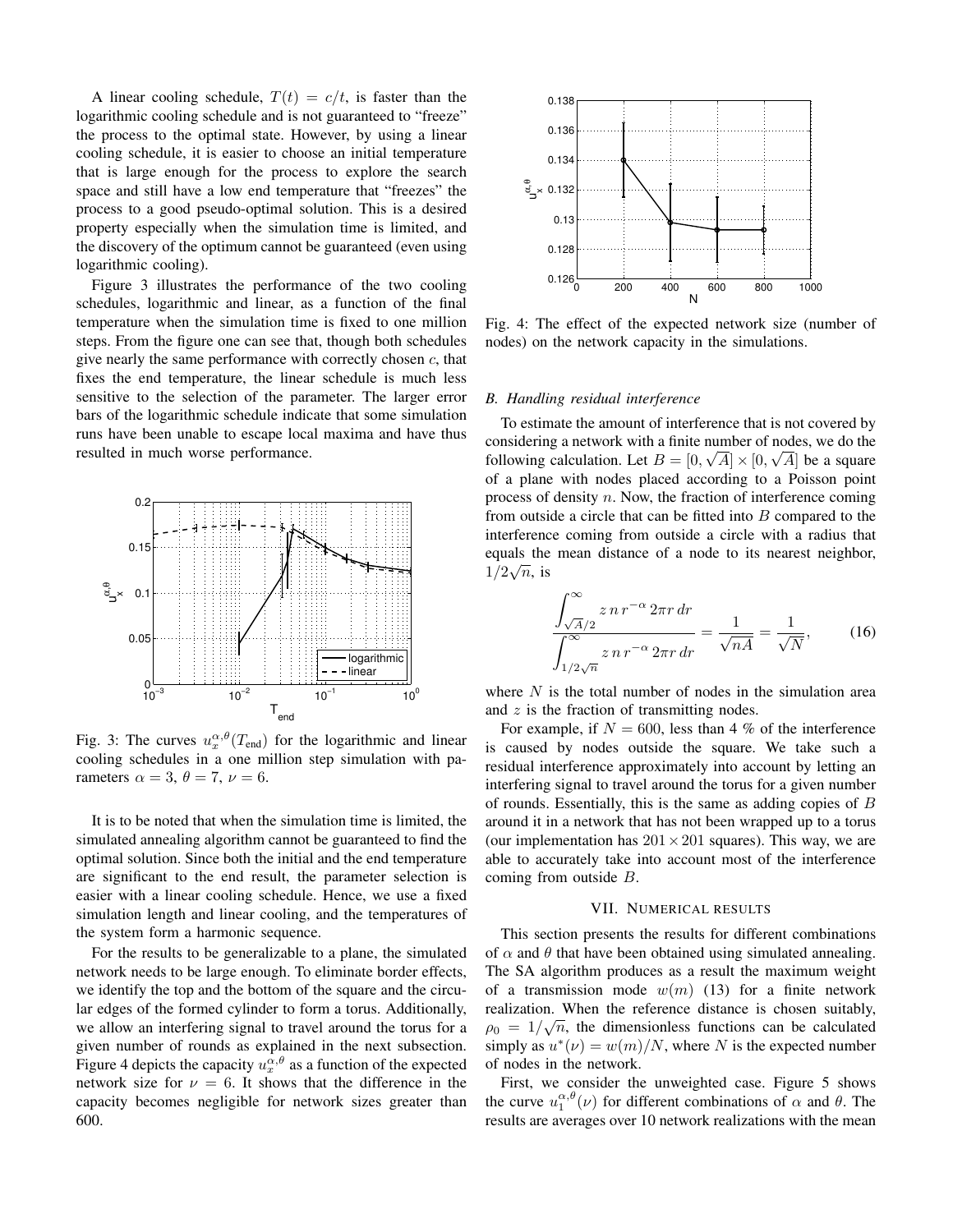network size of 600 nodes. The 95 % confidence intervals are shows as error bars. The end value of the temperature parameter  $T$  was chosen to be 0.1 after the 10-million-step simulation. As predicted in Section IV-A, the curves are increasing functions of  $\nu$ . The figure also matches with the deductions for the dependence on  $\alpha$  and  $\theta$ .

When parameter  $\alpha$  grows, the interference attenuates faster, and more links can be activated. The threshold parameter has an opposite effect, but higher  $\theta$  also increases the link capacity. When the threshold grows, a higher SINR value is required for a successful transmission, and a smaller fraction of the links can be activated. However, the spectral efficiency (3) of the links is higher. When the model of Section IV-B is set against these values, the results for  $\theta = 1$  are similar, but the difference when  $\theta$  is greater is evident, see also Figure 2.



Fig. 5: The results for the unweighted SINR threshold model.

Next, we consider the case weighted by the  $x$ -progress. Figure 6 shows the curve  $u_x^{\alpha,\theta}(\nu)$  for different combinations of  $\alpha$  and  $\theta$ . The results are averages over 5 network realizations with the mean network size of 800 nodes. The 95 % confidence intervals are shown as error bars. The end value of the temperature parameter  $T$  was chosen to be 0.01 after the 20-million-step simulation. These curves also match the predictions of Section IV-A.

Threshold  $\theta$  has a notable significance when  $\nu$  is small while  $\alpha$  has almost no importance. When  $\nu$  is small, interference has very little role in constituting the capacity as the problem revolves around being able to form the links. Thus, the attenuation coefficient  $\alpha$  is less important than  $\theta$  that directly affects the spectral efficiency of the links that can be formed.

When the mean number of neighbors,  $\nu$ , grows, the effect of  $\alpha$  increases as the interfering signals and their attenuation becomes more important. In this case, higher  $\alpha$  naturally leads to higher capacities. The effect of  $\theta$  with larger  $\nu$  is not straight forward, but the SINR threshold value that maximizes the capacity depends on the neighborhood size. Figure 7 depicts the curve  $u_x^{\alpha,\theta}(\theta)$  for different values of  $\nu$  when  $\alpha$  is equal to three. From the figure, it can be seen that when  $\nu$  is small a higher threshold leads to better performance, but the optimal  $\theta$  becomes smaller as  $\nu$  grows.



Fig. 6: The results for the SINR threshold model weighted by the x-progress.



Fig. 7: The curve  $u_x^{\alpha,\theta}(\theta)$  for the SINR threshold model weighted by the x-progress when  $\alpha = 3$  and  $\nu$  varies.

The percentage of transmitting nodes in the optimal transmission mode as a function of  $\nu$  is illustrated Figure 8. It is comparable with Figure 5 after the effect of spectral efficiency has been eliminated (divide the values of Fig. 5 by  $\log_2(1 + \theta)$  and shows the same behavior with respect to  $\alpha$  and  $\theta$ . Naturally, the tendency towards using longer links means that a smaller fraction of nodes can be activated. The curves start leveling off when  $\nu$  growns indicating that the asymptotically optimal transmission mode starts to be established already with relatively small values of  $\nu$ .

The previous results are upperbounded by results from a model where the spectral efficiency of a link is calculated according to Shannon's formula. That is, instead of (3), the spectral efficiency at the threshold, the actual SINR is used to calculate the spectral efficiency  $log_2(1 + SINR(r_l, m))$ . The Shannon model represents what is achievable with perfect adaptive coding and modulation and corresponds to a (graded) model with infinitely many thresholds. Table I represents comparable values for  $\nu = 10$  with 95 % confidence intervals.